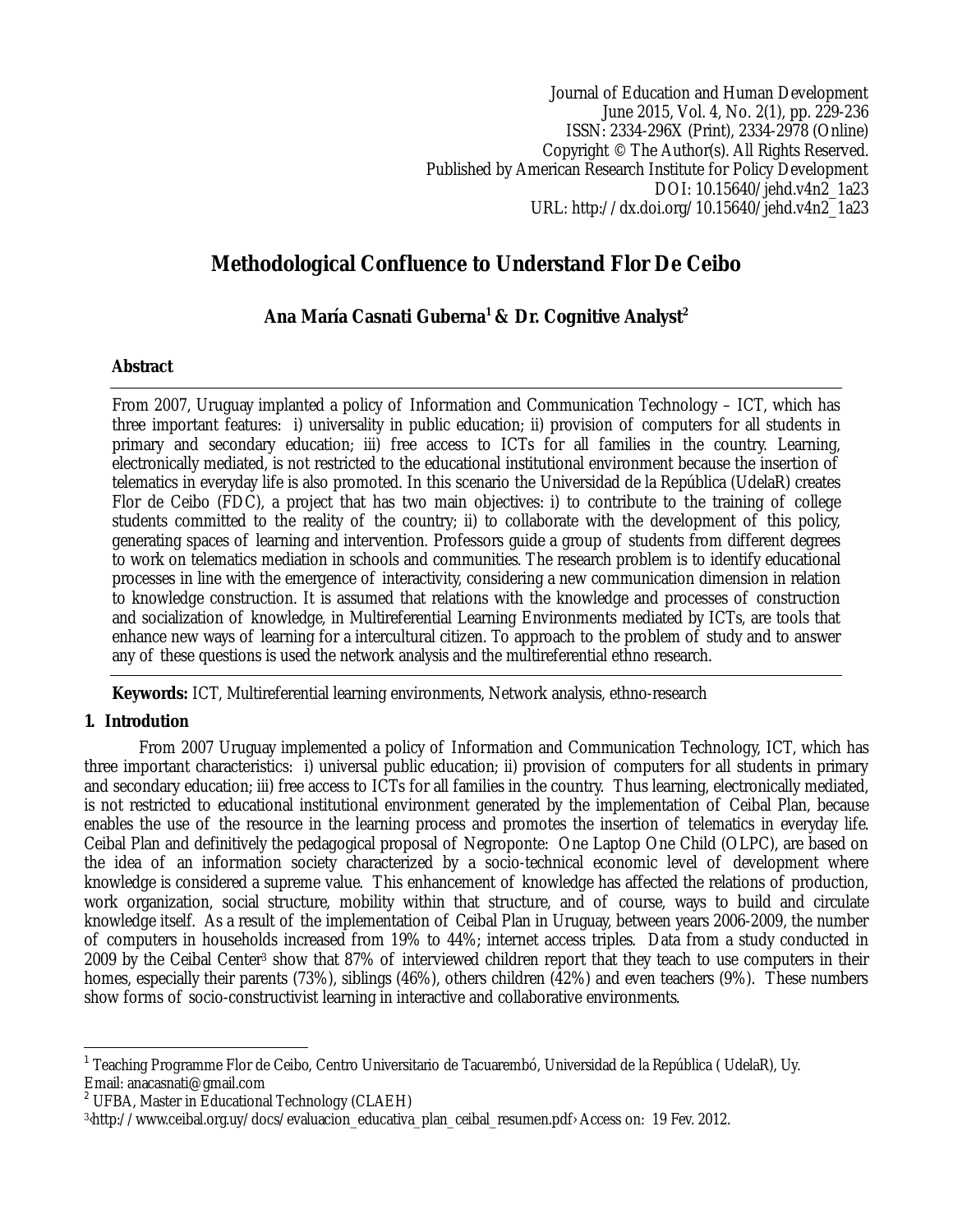In this scenario the Universidad de la República (UdelaR) creates Flor de Ceibo ( FDC), a project that has two main objectives: i) to contribute to the training of college students committed to the reality of the country; ii) assist with the development of that policy, creating inter/transdisciplinary training and intervention space. In FDC each teacher guides a group of students of different degrees to work on telematics mediation in schools and communities of the country. The integration of teachers and students from different areas of knowledge has enabled different ways of approaching to the territory, however in all groups is possible to identify three phases of work: diagnosis intervention and closing/assessment. At the Interdisciplinary Space (IS) of UdelaR, telling the teaching experience in FDC, Cisneros and Casnati (2010) specify the nature of relationships with communities based on participation, interaction and dialogue of knowledge. The authors consider that these are fundamental attributes to understand and agree with communities in relation to their need or demands, thereby complying with the objectives of the Project. Thus FDC seeks to learn, follow and use the experience to create spaces for reflection to facilitate the understanding of this complex reality; also emphasizes the relationship with the communities supported by interactivity and participation in activities and thus activities acquire a strong interdisciplinary<sup>4</sup> and multireferential emphasis<sup>5</sup>. The multireferentiality is favored as a result of the integration of groups of students and teachers with disciplinary knowledge and different formations. The performance of teachers working in a structure constituted by Territorial Tables also facilitates mutual learning and development of innovative activities (Casnati, 2009). The Territorial Tables are constituted by a set of teachers related to geographical territories where they operate; FDC define three tables: Centre Table with an axis that articulates the central, northern and north coast regions; East Table is linked to the south and east, and West Table tied to the south-west region. As a result FDC can be defined as a complex system, which configures a multireferential learning environment<sup>6</sup>, which has specific features of these systems: is a heterogeneous combination of sets which are made up of similar parts which in turn also have differences; however such parts remain functionally interconnected. To understand these processes multiple viewpoints and knowledge are required. The instigative and dynamic work generates interest and many questions about the Information and Communication Technology (ICT) and its relation to education. Face to the attitudes of wonder, censorship and pure instrumental use that schools adopt with ICT, there is need to take, upon recognition of the phenomenon of interactivity as a new communicative dimension, the challenge that demands what may be called technicality of today's media culture: cyberculture7.

As a result of these reflections, the research problem is to identify educational processes in line with the emergence of interactivity, considering it a new dimension of communication in relationships with knowledge and the construction of knowledge. It is assumed that relations with the knowledge and processes of construction and socialization of knowledge, in Multireferential Environments of learning mid by ICTs, are tools that enhance new ways of learning for an intercultural citizen who resists and creates. Some questions arise: college students in the Uruguayan educational context are building a counter-hegemonic form of learning, dealing with knowledge oriented by telematics interaction, cultural scenario dictated by the market and informational capitalism? How is this supposed new way? To approach the problem of study and to answer any of these questions is used the network analysis and multireferential ethno-research.

 $\overline{\phantom{a}}$ 4 -Interdisciplinary, for Susana Mallo (2010) is a way of knowing, means developing specific strategies to build a cognitive process which is under study touching thus an object of study in an integral way, giving quotas of knowing that exceeds the disciplinary sum required to investigate the object of study defined.

<sup>5</sup> -The multireferentiality (Ardoino, J. 1998 ) is a response to the complexity of social and educational situations to explain intentionally in a rigorous way, a plural, dodge, diverse and complex reality as a potential alternative of resistance to the socio cognitive segregation (Froes Burnham, T., 2012)

<sup>6-</sup> -This paper considers that the environment appears as a result of interaction of subjects in their natural context and enables a dynamic conception of educational activities. Think educational environments from multireferential perspectives enriches the epistemological interpretations, enabling new possibilities for study, seeking emerging events, coordinating and creating new units of analysis from a conceptual framework to help better to understand the phenomena of building knowledge and relationships with knowledge.

<sup>7-</sup> Lévy (1999) defines the neologism "cyberculture" as a set of techniques (material and intellectual), practices, attitudes, ways of thinking and values that are developed together with the growth and evolution of cyberspace. Lévy (1999) defines cyberspace as a new medium that arises from the global interconnection of computers.The term refers to the physical infrastructure of digital communication and the oceanic world of information found there, as well as humans who sail and feed this universe. Lemos (2002) believes that cyberculture is the result of socio-cultural impacts of microcomputers that arises in the mid 70s influenced by the American counterculture of resistance to technocratic power; microcomputer motto is: "computer for the people".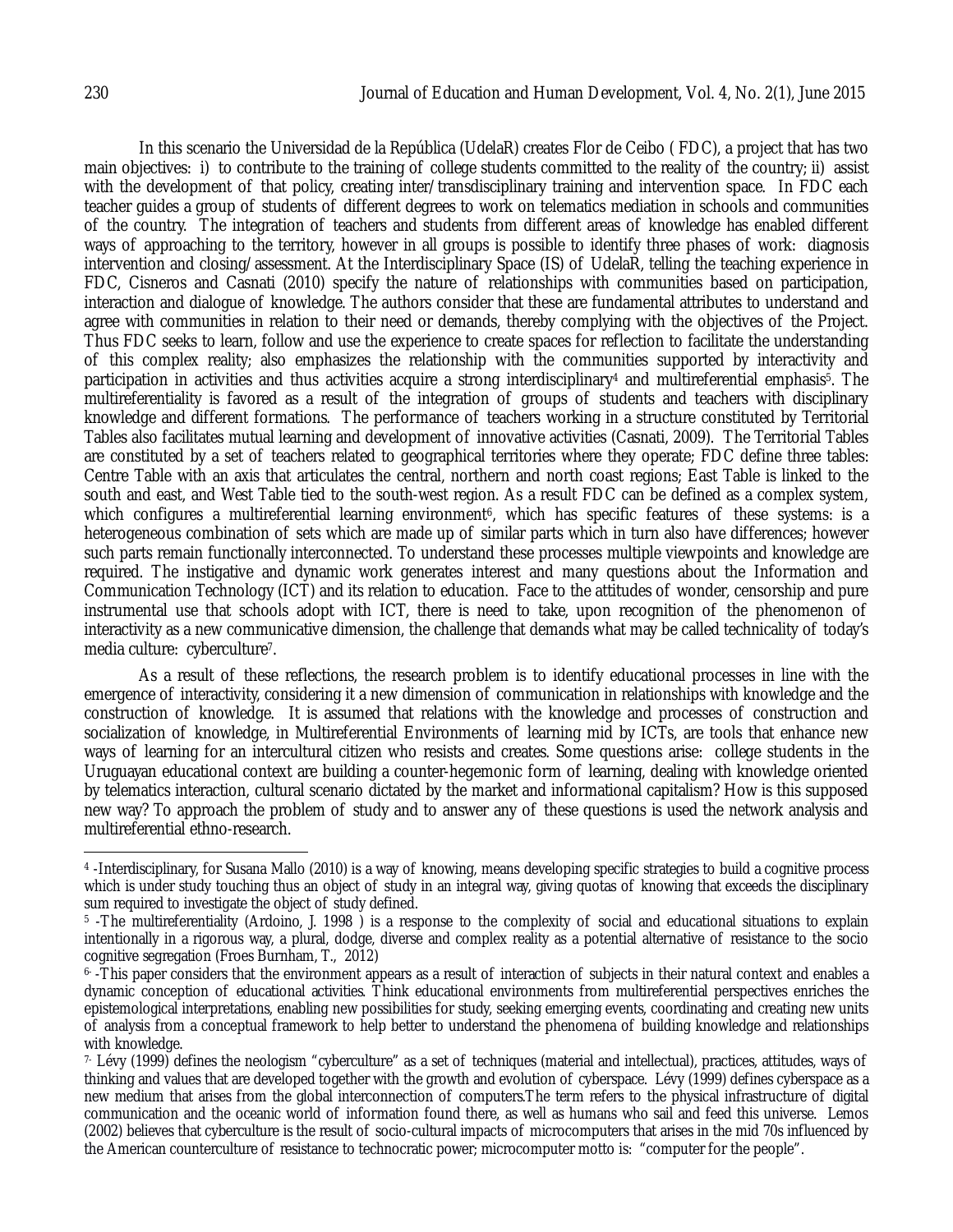#### **2.Methodology of Network Analysis**

Expressions like social networks, communication networks, "be on the network" refer to a term that by its frequency of use seems to characterize better than any the contemporary world. It is difficult, indeed, to find a representation that suits social relations interconnected by electronic means as suggesting the network image. Social networks are defined as a particular set of actors (individuals, groups, organizations) linked from a relationship or set of social relations. The study of the motivations, goals, passions that articulate those ties and the idea of describing the society in terms of networks is consolidated with the attempt to overcome the limitations of the structural analysis and study behaviors non-institutionalized. From the point of view of social theory it has been sought links with different theoretical bodies like action theory, exchange theory, role theory. Whitten and Wolfe (1988) indicate that network analysis born after the Second World War linked to the need of academics in anthropology and sociology to check the structural concepts. On the other hand, which is a relatively recent development, is the contribution of the Social Network Analysis as a tool to help to verify empirically, through methods more or less precise, the nature of relationships and the structural nature of the networks. Due to the development of computer technology, graph theory and advances in fields of algebra and topology, SNA has generated a methodology where the systematic analysis of the empirical data has elucidated the nature and dynamics of the linkages into a social network. The study of networks used in interdisciplinary research, facilitating the understanding of problems that need to be resolved through the contribution of disciplines such as Sociology and Psychology, Sociology and Geography, Sociology and Epidemiology. In this study the relationship is between Sociology, Education, Telematics and are analyzed connections and behavior of networks technologically mediated. In these networks actors are represented by nodes and their performance is manifested through the interaction of social relations or edges, which is an opportunity to understand the dynamics of each group forming a network.

For this experiment is selected one network of the groups of FDC integrated by a teacher and his students, generated from their interactions in the EVA platform and the analysis of SNA network is checked with the molecular processes that generated that network. The network arises from mutual social interaction supported by relational belonging and communicative exchanges but the actors have their motivations and therefore the network analysis presented allows perceiving different values, regularities in patterns of interactions that ultimately determine the structure. The network analyzed is constituted by 24 nodes and 153 edges. For calculating indices, visualization of network and data tabulation were used software Pajek-version 2.0 (for calculation of indices and visualization of networks), Gephy version 1.8 and MS Excel spreadsheet (for tabulating data). The behavior of each actor in the network, considering the interactivity, is evaluated from the parameters of centrality (Wasserman, Faust, 1994). To calculate the centrality of an actor means to identify the position where you are in relation to other actors in the communication network exchanges. Although is not a fixed position, hierarchically determined, the centrality in a network induces to the idea of power. As more central the individual is in the network better is positioned regarding the traffic information and knowledge, which in turn increases power in the network. In order to study the centrality, indices considered are: degree centrality, closeness centrality and betweenness centrality.

**Degree Centrality** is related to the number of ties that an actor has with other actors in the network and indicates the centrality of vertex. The vertex with a higher degree centrality is one that has a higher number of adjacent links with other actors involved in the same network.

**Closeness Centrality**, meanwhile, considers the distance between vertices and the proximity of an actor in relation to other actors in the network. Thus, closeness centrality is inversely proportional to the distance between the vertices. The smaller the distance from a vertex is, respect to the remaining network, the greater the closeness centrality will be. That is, according to this index an actor has a central place when the way he needs to go to connect with other members of the network is shorter; this has to do with the degree of freedom of the subject in the environment. With respect to the values of the indices of closeness centrality is also interesting to note the role of mediation of some actors for its strategic location on the network.

**Betweenness Centrality** can evaluate the interactions between two non-adjacent nodes from the vertices that are located on the way between them; so that for a vertex to have a high value of centrality intermediation it should be located across multiple nodes. The index shows how an actor can act as a bridge, facilitating the communication flow.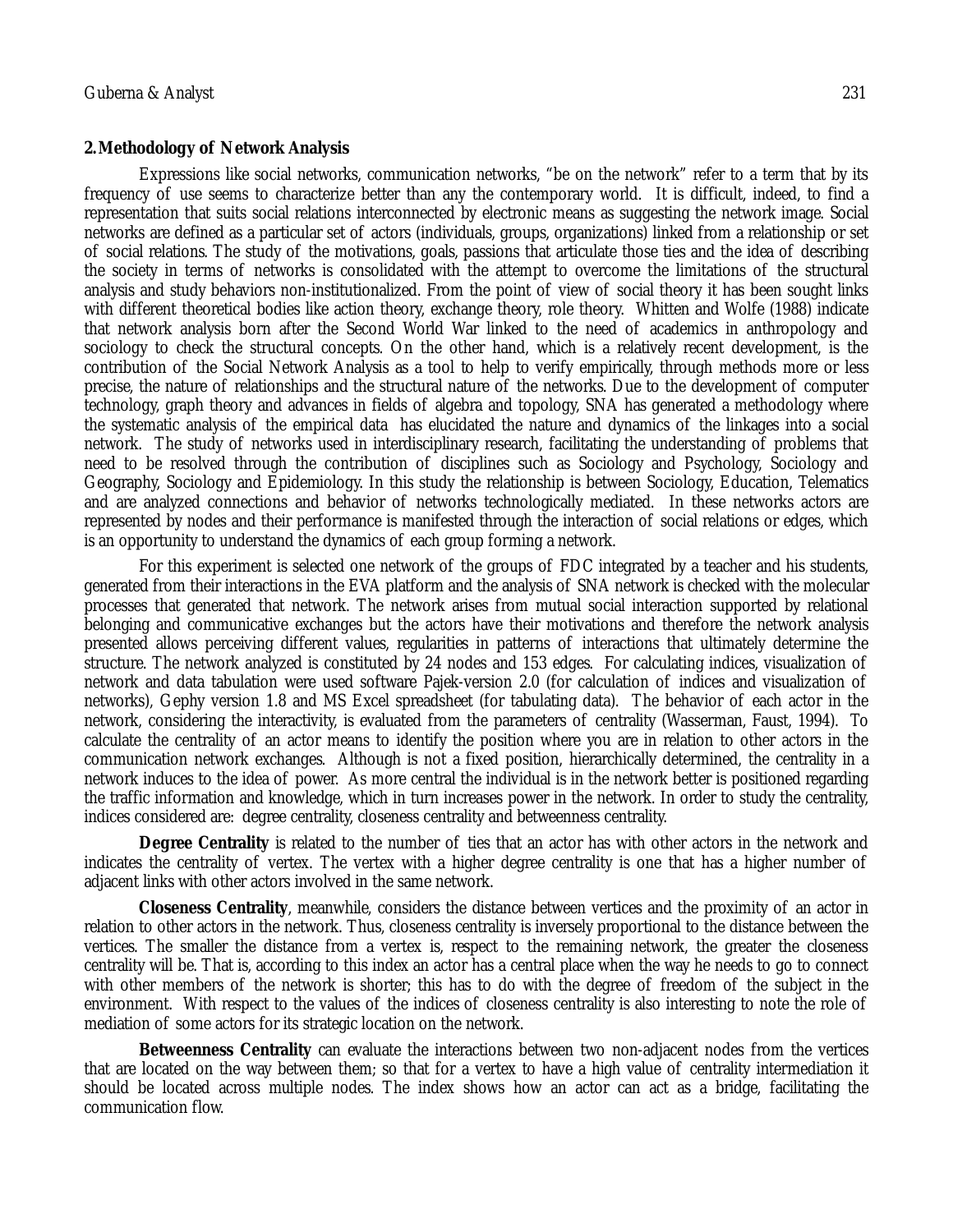So, an individual cannot be too connected, i.e. establishing weak contacts but can have a fundamental importance in mediation. The role of mediator shows a position of power in controlling the information circulating on the network and displayed by the flow path. Then the index measures the frequency with which a node appears on the shortest way between network nodes. Regarding the **density**, it is considered that a network is dense when multiple players are connected. For Colemann (1988) the measure of the density has a special theoretical meaning because dense networks show that there is a maximum flow of information between actors. Density depends on the number of existing connections divided by the number of possible connections. For Bittencourt and Kleeman Neto (2009) the average density is related to the internal consistency of a network and the capacity to offer support of confidence to its members; how much higher density is the greater potential the network has. A network is considered denser the greater the number of connections (lines) it has. The density of the network is directly related to the number of connections that establish the nodes, rather than the number of nodes that are members, and this shows that the capacity of the network exceeds in great form the sum of the elements that compose. Another important aspect of density analysis is that the limit of connectivity achieved by the system occurs when all nodes establish connections with others, when all are linked with all directly, without any intermediary. Table 1 lists the values: degree centrality, closeness centrality and betweenness centrality of each actor in the network. In turn, the representation of figure 1 shows that it is an active network, moderately connected, where there have been place numerous exchanges of messages. As Table 1 shows the students Z1R, Z2R, Z3R, Z4R, Z5R and Z9R are actors who present high values of degree and betweenness centrality. These students have a fundamental role because energize the network environment when they introduce their colleagues in the dynamics of multireferential learning environment. They are students who have already worked on FDC in previous years, so they are designated as "referring students". These data are compared in relation to molecular reality of the multireferential learning environment that originated them.

| <b>Nodes</b>    | Cg              | Cp               | Сi               |
|-----------------|-----------------|------------------|------------------|
| P21             | 26              | 1.39             | 6.46             |
| Z1R             | 16              | 1.56             | 24.85            |
| Z2R             | $\overline{22}$ | 1.60             | 8.29             |
| Z3R             | 17              | 15.21            | 540.7            |
| Z4R             | 29              | 10.86            | 6.17             |
| Z5R             | $\overline{32}$ | 10.43            | 10.18            |
| Z6              | 15              | 19.13            | 3.71             |
| $\overline{Z}$  | $\overline{13}$ | 17.82            | 13.24            |
| Z8              | $\overline{13}$ | 18.69            | 4.03             |
| Z9R             | 17              | 17.82            | 2.52             |
| Z10             | $\overline{9}$  | 2.39             | 5.48             |
| Z11             | $\overline{8}$  | 18.69            | 19.15            |
| Z12             | 10              | 20.86            | 7.10             |
| Z13             | $\overline{12}$ | 2.0              | 24.15            |
| Z14             | 6               | 19.56            | $\overline{0.0}$ |
| Z15             | 8               | 18.69            | 21.16            |
| Z16             | $\overline{8}$  | $\overline{2.0}$ | 6.36             |
| Z17             | 6               | 2.21             | 73.03            |
| Z18             | $\overline{8}$  | 26.95            | 10.3             |
| Z19             | 7               | 2.21             | 21.66            |
| Z20             | $\overline{9}$  | 2.26             | 29.21            |
| Z21             | 3               | 3.13             | 0.84             |
| Z <sub>22</sub> | 6               | 18.69            | 9.36             |
| Z <sub>23</sub> | 6               | 19.13            | 19.86            |

**Table 1: Values of Degree Centrality (Cg), Closeness Centrality (Cp), and Betweenness Centrality (Ci)**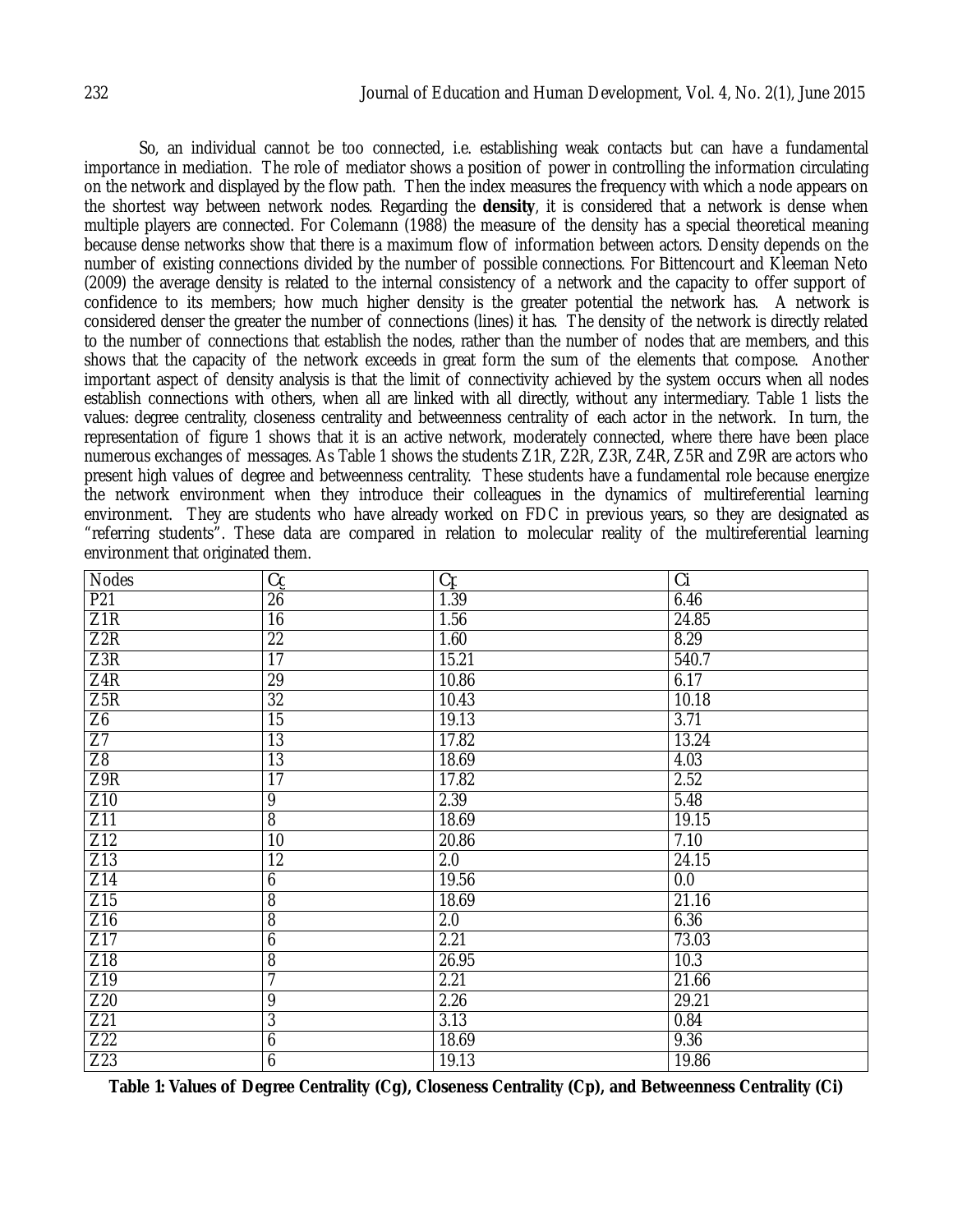

## **Fig. 1: Network Representation of a Group of FDC using the Program Gephi (Fuente, the Author)**

### **3. Confluence with the Multireferential Ethno-Research**

The method that is applied then allows appreciating the particular places in detail, using the multireferencial ethno-research. The intention is to find associations between heterogeneous multiplicities and connections necessary to give credibility to the description, in order to recognize how the phenomenon develops. Ethnography means description of lifestyle of a society or a group of people living in it8. The multireferencial ethno-research (Macedo, 2004), consists of capturing reality through an instrumental that considers the perspectives of subjects in activity, relating that place of the subject to a symbolic/institutional and cultural context available for observation, study and analysis. This is to map an object-process in which various narratives become qualified "in the landscape" of the research intention while fieldwork is developed and written; so in ethno-research are studied different levels, fractured, discontinuous spaces and varied moments.

Observing the messages of referent students their dynamic role is confirmed:

"Hello, here I leave a link to the manual of the XO able to serve and a attachment with the same!!! http://www.flordeceibo.edu.uy/files/Manual-XO-2.2.pdf" Referring student 1

"Good contribution, the next meeting will deepen more on this topic. Bless you!" Referring student 2

"People I found the manuals we used last year to learn a little more about activity turtle! I uploaded so if any one likes the activity can watch it (before lost again heh ). Salutes and see you on Saturday! Referring Student 3

Meanwhile the teacher, which from the analysis of values of the network occurs with less prominence than the referent students, plays a fundamental role in guiding the evolution of the students in the relations of knowledge and communication flow with the knowledge.

 $\overline{a}$ <sup>8</sup>- Word reference. Diccionario de Lengua Española. <u>http://www.wordreference.com/definicion/etnograf%C3%ADa</u> Access 4.11.2013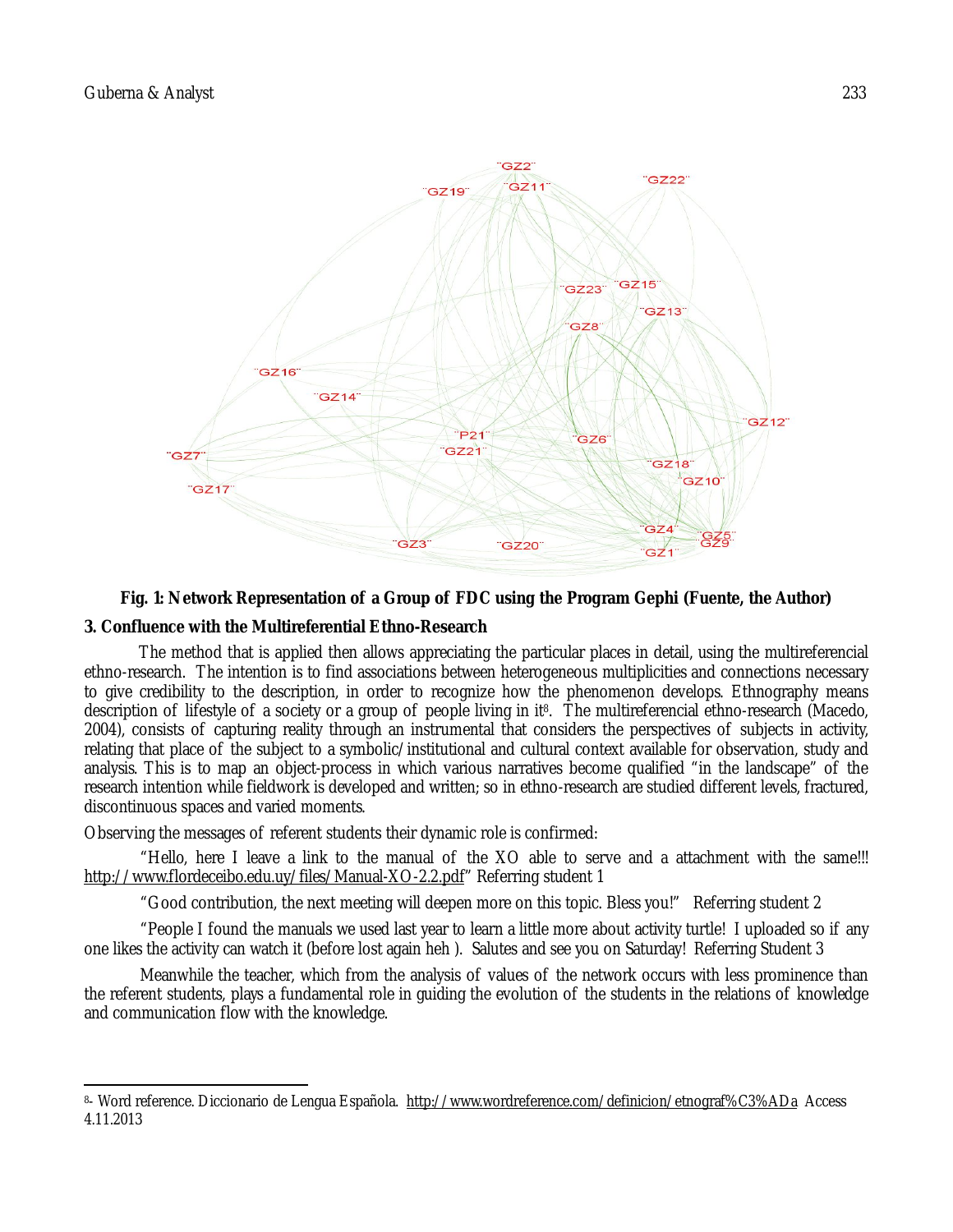This is manifested in a work proposal:

The proposal I made to you is: try a first visit to the school, late May, in order to understand the situation of the school, talk with you and with the children and adults, concerning the area. Since it does not have internet it will be attempted off line activities that will contribute to the playful and creative axes.( The professor) The professor connects to all students and plays an important role in the dissemination of information, but the referent student contributes significantly in relation to knowledge. This matches with the pedagogical approach of FDC where students assume an important role, especially referent students. In this methodological convergence it is outlined the emergence of events, the possibility of capturing the existence where are combined, dialogued and stressed the forms established with the inventive and creative forces. In that movement between knowledge and action new realities are co-produced and revealed, and arise new horizons of questions and new processes of subjectivation. The traditional educational communication responds to a pedagogical purpose established between someone where the institution recognizes the role of education and someone who is assigned with the role of educating. The conventional model of pedagogical formalization of the communication is embodied in school and then is imprinted in the minds of each subject. In the network, participants are permanently in a state of transmission and reception, exercised either successively or simultaneously. Thus, considering that the aim of the thesis is to build an assemblage of cognitive analysis, the purpose of the methodological confluence is advancing on the analysis of the discourse object. The discourse refers to a cognitive process in construction, dissemination of knowledge and relationship with knowledge in the communicative flows of the network. The speech is a social practice; Van Dijk (1997) considers it "a phenomenon of social and cultural practice; people use language for social events and participate in social interaction in different social and cultural contexts" . During the experience in the multireferential environment of learning appear various discursive possibilities as can be verified in the messages of the group. The report of a referent from a group reaffirms this situation:

**Coordination meeting:** Beginning the meeting our coordinator proposed the subdivision into groups by disciplinary orientation (as far as possible, since there were groups with different degrees), in combination with one or two referents, with the objective that the new students of the group reflect on what from their discipline can contribute to fieldwork, and what means and/or resources needed to carry it out. The role of the referent student is, in this instance, to invigorate subgroups, somewhat, guiding or directing them based on the proposed set point.( Referring Student 2) The student, describing the event, is meant and means everyday situation; the cognitive inter discourse (memory, discursive knowledge) also produces learning when she relates the experience of praxis, between the place of enunciation and her position as subject of learning. Orlandi (2008) defines the inter discourse as: "set of expressions already spoken and forgotten that determine what we say, supporting the possibility of expression. In order that our words have meaning they must have a prior meaning. This effect results from the relationship with the inter discourse, discursive memory, something refers earlier, independently elsewhere". In the network, the student is revealed as a social being that manifests the links between knowledge necessarily passing through processes of intra and inters construction. To report the results of the coordination meeting she appeals to her own references, to those of her peers who belong to other university degrees and the teacher, considering them actors in the same practical situation. The student, to give meaning to the event, interprets and when interpreting occupies a position in the network of meanings that can be observed in Figure 66. Also examining the molecular development of the network of group 8 is perceived a play of identities between teachers and students, with leaderships that are noticed and quantified by analyzing networks. Another aspect to consider in the molecular study of the AMA, with respect to discourse, is the form of language of the actors in the network, which some authors call "el internetés" (Rajagopolan, K., 2013).

In the following mail some examples are noted:

# **"Profe're on fire"**

jejeje you're getting crazy; well then that's the attitudes Two niggles:

- 1- could do what told us the partner of Mikaela Engineering??? hope not wrong (forgiveness if so) je; so that Eva send me an email per day jejeje now one with many links wwwiiiiiii!!!!!!
- 2- guys remember to answer the cordi the mails, if not he gets sad and thinks we do not pay attention!!!!ok regards to @ll and we are seeing.
- P/d: l you too are on fire with minutes jejeje bsts" (kisses) (Referring student 1)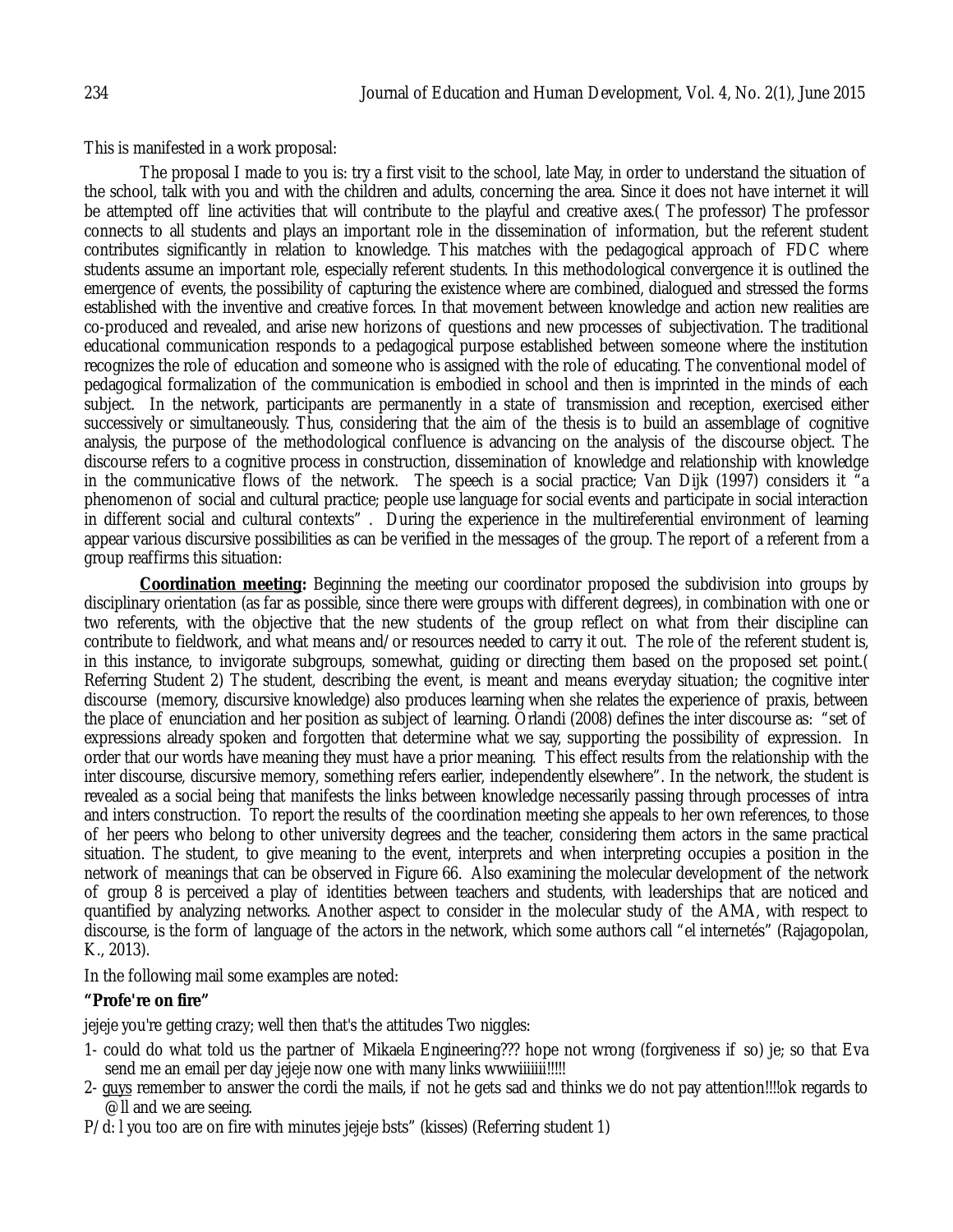$\overline{a}$ 

This form of language is a way of transmitting messages quickly and expressive, using a limited and truncated writing, like the way you talk daily. The structure and the language used manage to transmit quickly, instantly and uninhibited the enthusiasm and desire of participation of the student as well as a trusting relationship with the teacher group who calls "cordi". What is desired to point by showing the ability to transmit messages in "internetés", is the idea that these new expressions written/spoken of subjects are creative and far from being a grotesque abbreviation of Spanish. The actors, in AMAS, shape expressions of language according to their needs and interests enriched by its wit and creativity discarding what they consider superfluous for understanding the message they want to transmit. This situation is the result of the impact of telematics on the written/spoken language. Rajagopalan (2013) says that "changes are always producing bottom-up", i.e. from the empirical to the theoretical field. Innovation "sprout" in messages by frequent and daily use adapted to the circumstances and conveniences in the communication exchange. The limit to the creativity of the issuer is the ability to understand who receives the message, but with the use and familiarity with the "internetés" and telematics this frontier expands more and more. In sum telematics stimulates the desire to challenge the rigidity of established norms and willingness to communicate quickly and efficiently, thus achieving overlay the naturalness of the conversation to the "artificiality" of writing. Somehow the "internetés" is recognized in this research as a form of mixed language written/conversational that helps actors of the AMA to express their own subjectivity processes that try to be mapped in this work. The original thing that emerges here is the appreciation of everyday insert in an educational environment but away from a formal communicative weapon. By revealing discourse that passes in the groups is evident the knowledge and relationships with knowledge that occur in the AMA of FDC, applying various discursive forms. In these virtual dialogues are verified the imaginative production and the creative actions of the group.

### **3. Conclusions of Methodological Confluence**

Through the analysis it is checked the existence of a network conditioned to behaviors, essentially the teacher and the referent students, manifested in the spatial configuration. The properties of the centralities result from characteristics of the actors and the global consistency of their interrelations that contribute especially to determine the structure of the network, in particular. Network appears as a model of cooperation that contributes to relations with the knowledge and exchange of knowledge, and often stops being dependent on the centrality of the teacher and his teaching functions. Flows, in relation with the knowledge of the members, define the degree of interaction between actors in the network, directly interfering in the relations with knowledge. Exchange on learning, provided by the bonds of network connections, establishes and conditions the process and activities telematically mediated, and result in innovative forms of knowledge management. The symbolic-analytic possibility of network analysis helps to identify aspects of mediation and communication in contemporary educational environments as FDC. Observing the behavior of referent students in most networks it can be affirmed that, in the FDC project, they reveal a new context: a communication form of maximum plurality and unquestionable singularity where are developed communicative learning events. The referent student is an innovation of FDC, in order to keep students in the project and contribute to its formation investigating various issues where telematics mediation and knowledge are involved. Network analysis done confirms that, since the beginning of the school year, these students contribute, fundamentally, to organize and consolidate the group. Ars, as a methodological tool, can demonstrate that learning and relationship with the knowledge is an activity that does not have a particular place and still is a powerful process.

In complex systems such as FDC, it must simultaneously be detected the determining features and emerging issues, recognizing their interrelationships and their complementarities. Interested in this case cognitive activity: cognition and the result of those activities, which is knowledge. Cognitive skills of individuals are developed in a cultural environment that produces, preserves and transmits a language, logic of knowledge and certain criteria of truth. Cognitive event results of a meeting of processes that complement with each other. Therefore the accumulation of data9, analysis and theory proposed maintain a close relationship with each other.

<sup>9</sup> - Data in the form of words or texts are referred to the understanding of the action and its effects. These data are hardly measurable, non translatable into mathematical terms and not subject to statistical inference. A qualitative data is defined as a "non quantitative", i.e. which cannot be expressed as a number. Qualitative data are presented as elaborations carried out in their natural contexts where occur the phenomena studied, by procedures recorded in words or pictures, the descriptive information about places, objects, people, conversations, behaviors. Qualitative data can be defined as a primary elaboration which reports on the existence of a reality, its properties or the extent to which this occurs (Hernández Pina, F.; García-Sanz, M.P. y Maquilón, J.J., 2014)